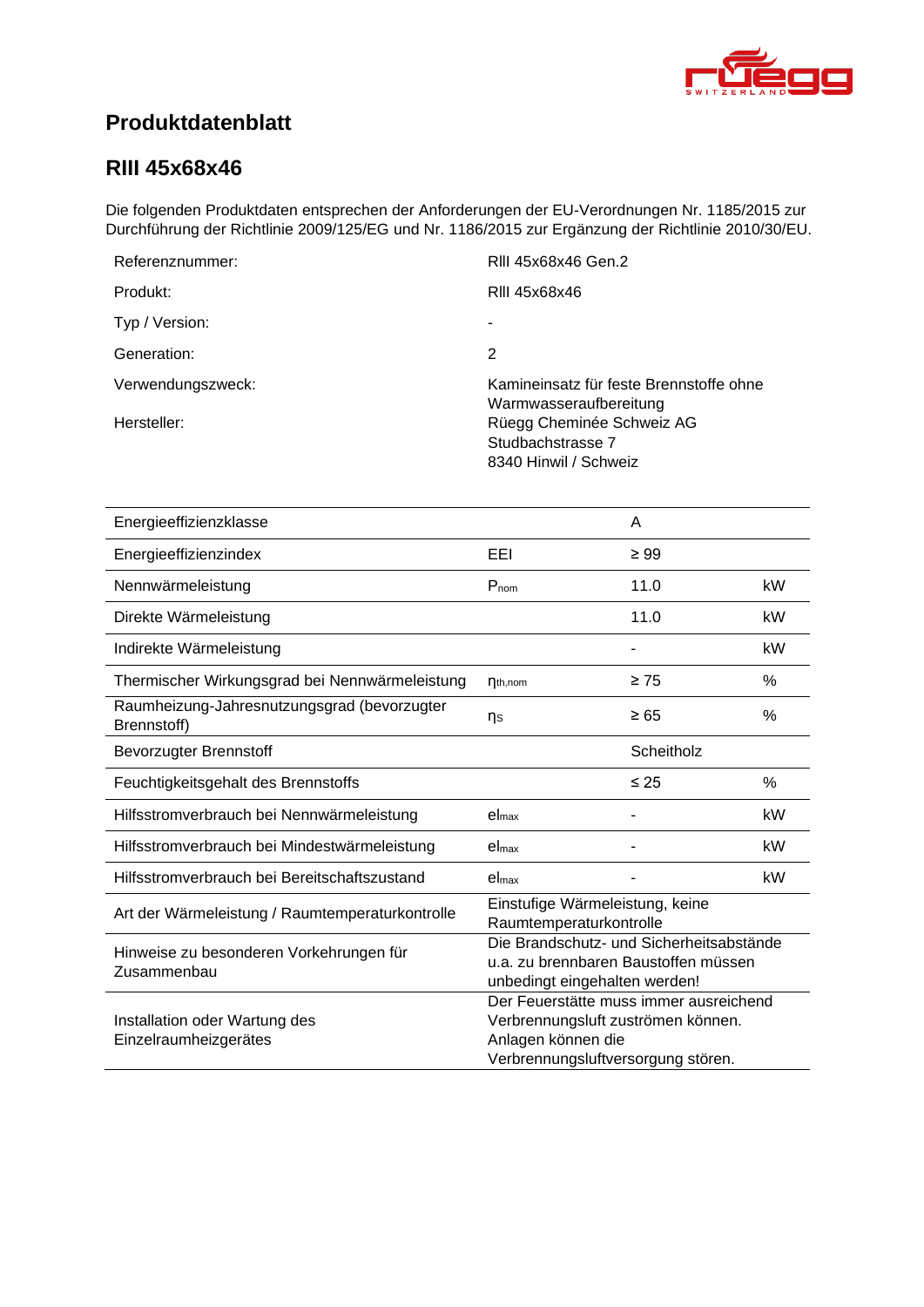

# **Product data sheet**

### **RIII [45x68x46](#page-0-0)**

The following product data comply with the requirements of EU Regulations No. 1185/2015 implementing Directive 2009/125/EC and No. 1186/2015 supplementing Directive 2010/30/EU.

| Identification code: | RIII 45x68x46 Gen.2                                       |
|----------------------|-----------------------------------------------------------|
| Product:             | RIII 45x68x46                                             |
| Type / Version:      | ٠                                                         |
| Generation:          | 2                                                         |
| Intended use:        | Insert appliance or open fire without hot water<br>supply |
| Manufacturer:        | Rüegg Cheminée Schweiz AG                                 |
|                      | Studbachstrasse 7                                         |
|                      | 8340 Hinwil / Switzerland                                 |

| Energy efficiency class                                  |                                                                                                                                           | A           |      |
|----------------------------------------------------------|-------------------------------------------------------------------------------------------------------------------------------------------|-------------|------|
| Energy efficiency index                                  | EEI                                                                                                                                       | $\geq 99$   |      |
| Nominal heat output                                      | $P_{nom}$                                                                                                                                 | 11.0        | kW   |
| Direct heat power                                        |                                                                                                                                           | 11.0        | kW   |
| Indirect heat power                                      |                                                                                                                                           |             | kW   |
| Thermal efficiency at nominal heat output                | $\eta_{th,nom}$                                                                                                                           | $\geq 75$   | %    |
| Space heating annual utilization rate (preferred fuel)   | ns                                                                                                                                        | $\geq 65$   | %    |
| Preferred fuel                                           |                                                                                                                                           | Wooden logs |      |
| Fuel moisture content                                    |                                                                                                                                           | $\leq 25$   | $\%$ |
| Auxiliary power consumption at nominal heat output       | el <sub>max</sub>                                                                                                                         |             | kW   |
| Auxiliary power consumption at minimum heat<br>output    | $el_{\text{max}}$                                                                                                                         |             | kW   |
| Auxiliary power consumption in standby mode              | el <sub>max</sub>                                                                                                                         |             | kW   |
| Type of heat output / room temperature control           | Single stage heat output, no room<br>temperature control                                                                                  |             |      |
| Notes on special precautions for assembly                | The fire protection and safety distances to<br>combustible building materials, among<br>others, must be observed without fail!            |             |      |
| Installation or maintenance of the single room<br>heater | Sufficient combustion air must always be<br>able to flow to the fireplace. Installations can<br>interfere with the combustion air supply. |             |      |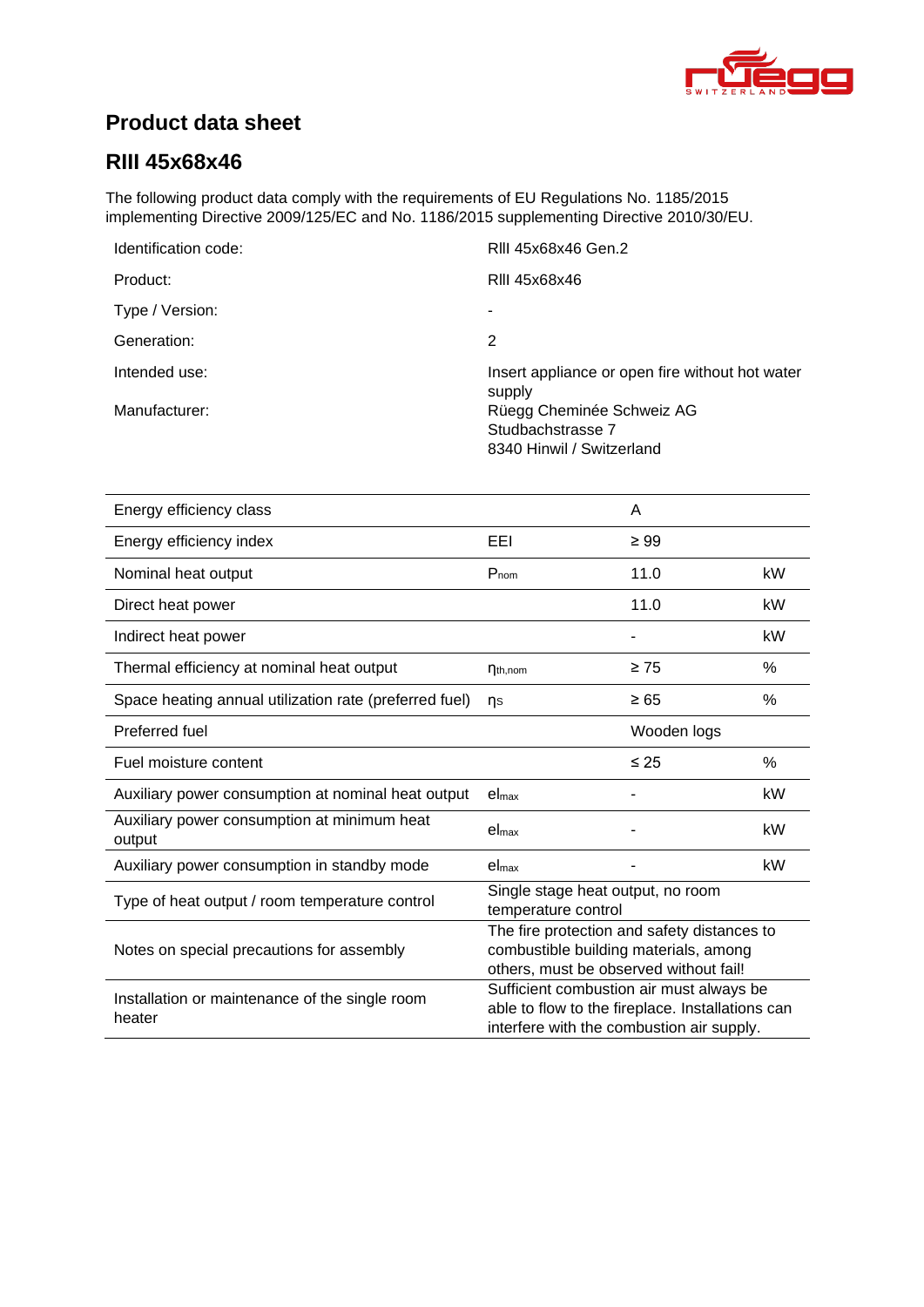

# **Fiche de produit**

### **RIII [45x68x46](#page-0-0)**

Les données suivantes sur les produits sont conformes aux exigences des règlements européens n° 1185/2015 portant application de la directive 2009/125/CE et n° 1186/2015 complétant la directive 2010/30/UE.

| Numéro de référence: | RIII 45x68x46 Gen.2                                                                   |
|----------------------|---------------------------------------------------------------------------------------|
| Produit:             | RIII 45x68x46                                                                         |
| Typ / Version:       | ۰                                                                                     |
| Génération:          | 2                                                                                     |
| Usage:               | Foyer ouvert et inserts à alimentation manuelle<br>pour combustibles minéraux solides |
| Fabricant:           | Rüegg Cheminée Schweiz AG<br>Studbachstrasse 7<br>8340 Hinwil / Suisse                |

| Classe d'efficacité énergétique                                            |                                                                                                                                                                                        | A         |           |
|----------------------------------------------------------------------------|----------------------------------------------------------------------------------------------------------------------------------------------------------------------------------------|-----------|-----------|
| Indice d'efficacité énergétique                                            | EEL                                                                                                                                                                                    | $\geq 99$ |           |
| Puissance nominale                                                         | $P_{nom}$                                                                                                                                                                              | 11.0      | kW        |
| Puissance thermique directe                                                |                                                                                                                                                                                        | 11.0      | <b>kW</b> |
| Puissance thermique indirecte                                              |                                                                                                                                                                                        |           | kW        |
| Rendement thermique à la puissance thermique<br>nominale                   | $\eta_{th,nom}$                                                                                                                                                                        | $\geq 75$ | %         |
| Rendement annuel du chauffage des locaux<br>(combustible préféré)          | ηs                                                                                                                                                                                     | $\geq 65$ | %         |
| Combustible préféré                                                        | Bûches de bois                                                                                                                                                                         |           |           |
| Taux d'humidité du combustible                                             |                                                                                                                                                                                        | $\leq 25$ | $\%$      |
| Consommation de courant auxiliaire à la puissance<br>thermique nominale    | el <sub>max</sub>                                                                                                                                                                      |           | kW        |
| Consommation de courant auxiliaire à la puissance<br>thermique minimale    | el <sub>max</sub>                                                                                                                                                                      |           | kW        |
| Consommation de courant auxiliaire en état de<br>veille                    | el <sub>max</sub>                                                                                                                                                                      |           | kW        |
| Type de puissance thermique / contrôle de la<br>température ambiante       | Puissance thermique à un niveau, pas de<br>contrôle de la température ambiante                                                                                                         |           |           |
| Remarques sur les précautions particulières à<br>prendre pour l'assemblage | Les distances de sécurité et de protection<br>contre les incendies, entre autres par rapport<br>aux matériaux de construction inflammables,<br>doivent impérativement être respectées! |           |           |
| Installation ou entretien de l'appareil de chauffage<br>individuel         | Le foyer doit toujours pouvoir bénéficier d'un<br>flux d'air de combustion suffisant. Les<br>installations peuvent perturber l'alimentation<br>en air de combustion.                   |           |           |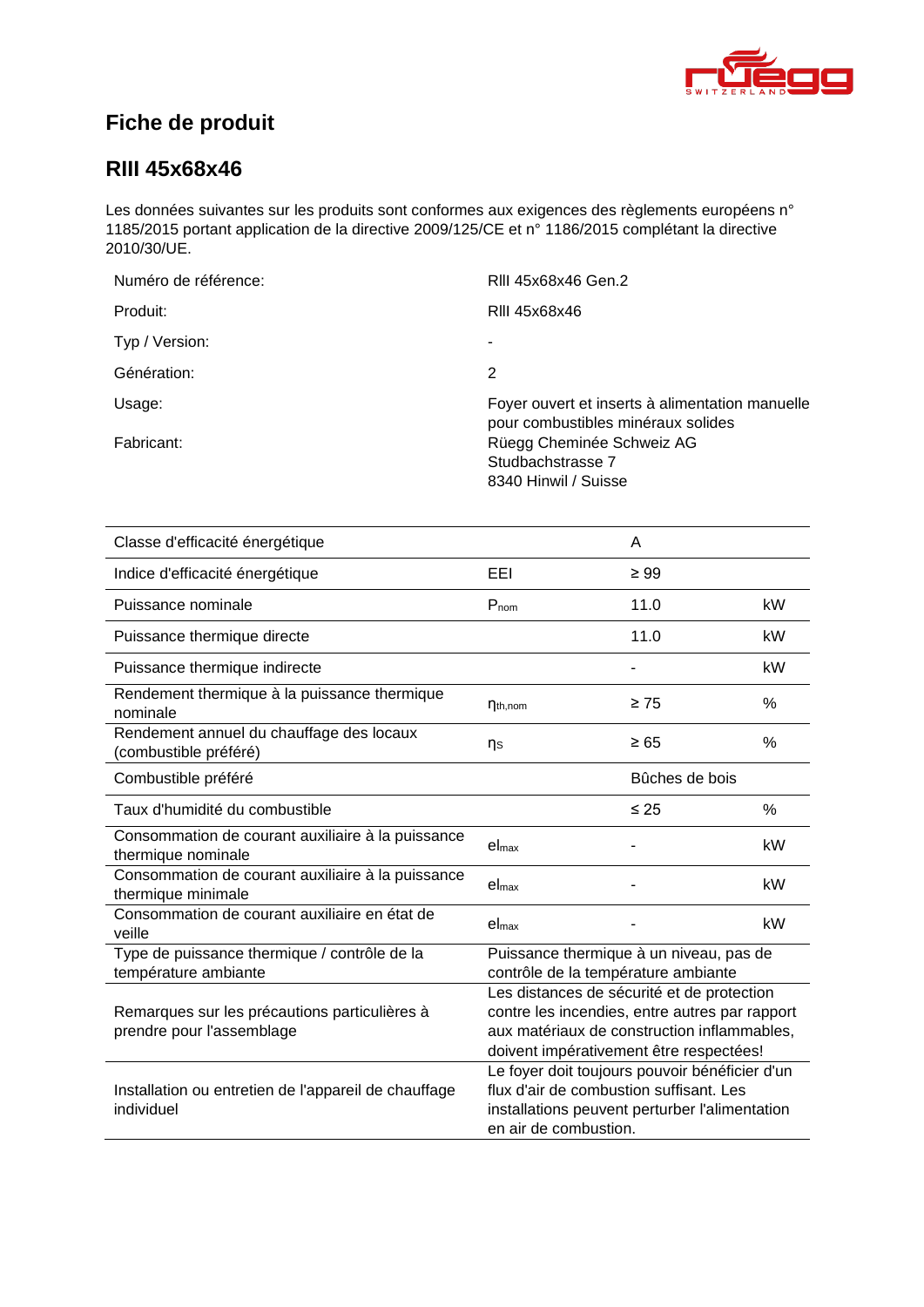

# **Productgegevensblad**

### **RIII [45x68x46](#page-0-0)**

De volgende productgegevens voldoen aan de eisen van EU-verordeningen nr. 1185/2015 tot uitvoering van Richtlijn 2009/125/EG en nr. 1186/2015 tot aanvulling van Richtlijn 2010/30/EU.

| Referentienummer: | RIII 45x68x46 Gen.2                                                         |
|-------------------|-----------------------------------------------------------------------------|
| Productnaam:      | RIII 45x68x46                                                               |
| Type / Versie:    |                                                                             |
| Generatie:        | 2                                                                           |
| Gebruiksdoel:     | Inbouwhaard voor vaste brandstoffen zonder<br>bereiding van warm water      |
| Fabrikant:        | Rüegg Cheminée Schweiz AG<br>Studbachstrasse 7<br>8340 Hinwil / Zwitserland |

| Energie-efficiëntieklasse                                          |                                                                                                                                                  | A         |               |
|--------------------------------------------------------------------|--------------------------------------------------------------------------------------------------------------------------------------------------|-----------|---------------|
| Energie-efficiëntie-index                                          | EEI                                                                                                                                              | $\geq 99$ |               |
| Nominale warmteafgifte                                             | $P_{nom}$                                                                                                                                        | 11.0      | kW            |
| Directe warmteafgifte                                              |                                                                                                                                                  | 11.0      | kW            |
| Indirecte warmteafgifte                                            |                                                                                                                                                  |           | kW            |
| Thermisch rendement bij nominaal<br>verwarmingsvermogen            | $\eta_{th,nom}$                                                                                                                                  | $\geq 75$ | $\frac{0}{0}$ |
| Jaarlijks rendement ruimteverwarming<br>(voorkeursbrandstof)       | ηs                                                                                                                                               | $\geq 65$ | %             |
| Voorkeur voor brandstof                                            | Gekloofd brandhout                                                                                                                               |           |               |
| Vochtgehalte van de brandstof                                      |                                                                                                                                                  | $\leq$ 25 | $\%$          |
| Hulpstroomverbruik bij nominale warmteafgifte                      | el <sub>max</sub>                                                                                                                                |           | kW            |
| Hulpstroomverbruik bij minimale warmteafgifte                      | el <sub>max</sub>                                                                                                                                |           | kW            |
| Hulpstroomverbruik bij stand-by                                    | el <sub>max</sub>                                                                                                                                |           | kW            |
| Type warmteafgifte / ruimtetemperatuurregeling                     | Eentraps warmteafgifte, geen<br>ruimtetemperatuurregeling                                                                                        |           |               |
| Opmerkingen over bijzondere<br>voorzorgsmaatregelen bij de montage | De brandbeveiliging en veiligheidsafstanden<br>tot o.a. brandbare bouwmaterialen moeten<br>absoluut in acht worden genomen!                      |           |               |
| Installatie of onderhoud van de<br>eenkamerverwarming              | Er moet altijd voldoende verbrandingslucht<br>naar de haard kunnen stromen. Installaties<br>kunnen de toevoer van verbrandingslucht<br>hinderen. |           |               |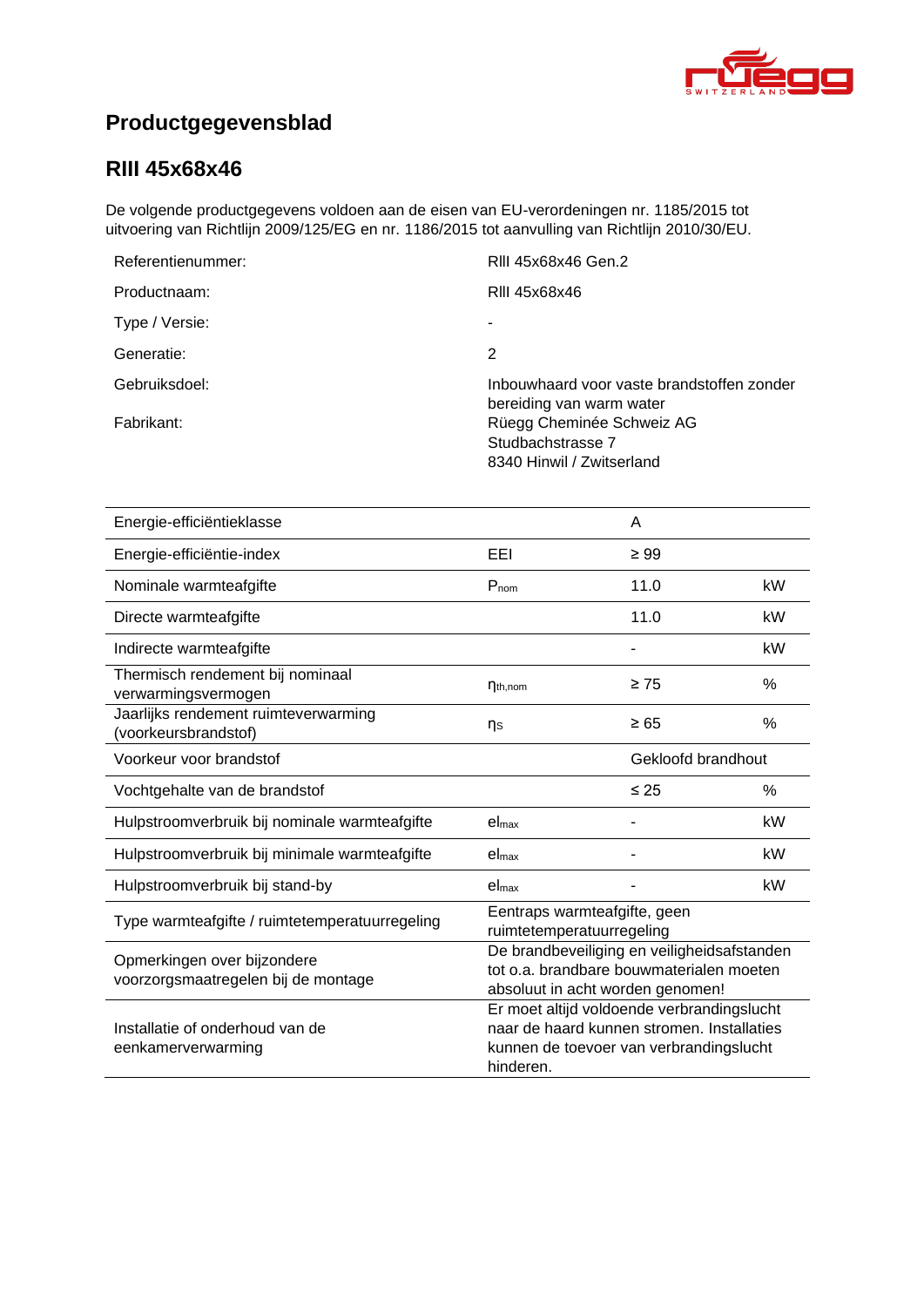

# **Scheda tecnica del prodotto**

### **RIII [45x68x46](#page-0-0)**

I seguenti dati del prodotto sono conformi ai requisiti dei regolamenti UE n. 1185/2015 che attuano la direttiva 2009/125/CE e n. 1186/2015 che integrano la direttiva 2010/30/UE.

| Numero di riferimento: | RIII 45x68x46 Gen.2                                                                   |
|------------------------|---------------------------------------------------------------------------------------|
| Prodotto:              | RIII 45x68x46                                                                         |
| Tipo / Versione:       |                                                                                       |
| Genere:                | 2                                                                                     |
| Utilizzo:              | Focolare aperto e chiuso con alimentazione<br>manuale di combustibile minerale solido |
| Produttore:            | Rüegg Cheminée Schweiz AG<br>Studbachstrasse 7<br>8340 Hinwil / Svizzera              |

| Classe di efficienza energetica                                                 |                                                                                                                                                                              | A         |      |
|---------------------------------------------------------------------------------|------------------------------------------------------------------------------------------------------------------------------------------------------------------------------|-----------|------|
| Indice di efficienza energetica                                                 | EEL                                                                                                                                                                          | $\geq 99$ |      |
| Potenza termica nominale                                                        | $P_{nom}$                                                                                                                                                                    | 11.0      | kW   |
| Uscita di calore diretto                                                        |                                                                                                                                                                              | 11.0      | kW   |
| Potenza termica indiretta                                                       |                                                                                                                                                                              |           | kW   |
| Efficienza termica alla potenza termica nominale                                | $\eta_{th,nom}$                                                                                                                                                              | $\geq 75$ | %    |
| Efficienza annuale del riscaldamento degli ambienti<br>(combustibile preferito) | $\n  n\n$                                                                                                                                                                    | $\geq 65$ | %    |
| Carburante preferito                                                            | Legna in ciocchi                                                                                                                                                             |           |      |
| Contenuto di umidità del combustibile                                           |                                                                                                                                                                              | $\leq 25$ | $\%$ |
| Consumo di energia ausiliaria alla potenza termica<br>nominale                  | el <sub>max</sub>                                                                                                                                                            |           | kW   |
| Consumo di energia ausiliaria alla potenza termica<br>minima                    | $el_{\text{max}}$                                                                                                                                                            |           | kW   |
| Consumo di energia ausiliaria in standby                                        | el <sub>max</sub>                                                                                                                                                            |           | kW   |
| Tipo di uscita di calore / controllo della temperatura<br>ambiente              | Uscita di calore a uno stadio, nessun<br>controllo della temperatura ambiente                                                                                                |           |      |
| Note sulle precauzioni speciali per il montaggio                                | La protezione antincendio e le distanze di<br>sicurezza dai materiali da costruzione<br>combustibili, tra l'altro, devono essere<br>rispettate a tutti i costi!              |           |      |
| Installazione o manutenzione del riscaldatore<br>singolo                        | Una quantità sufficiente di aria di<br>combustione deve sempre poter affluire al<br>camino. Le installazioni possono interferire<br>con la fornitura di aria di combustione. |           |      |